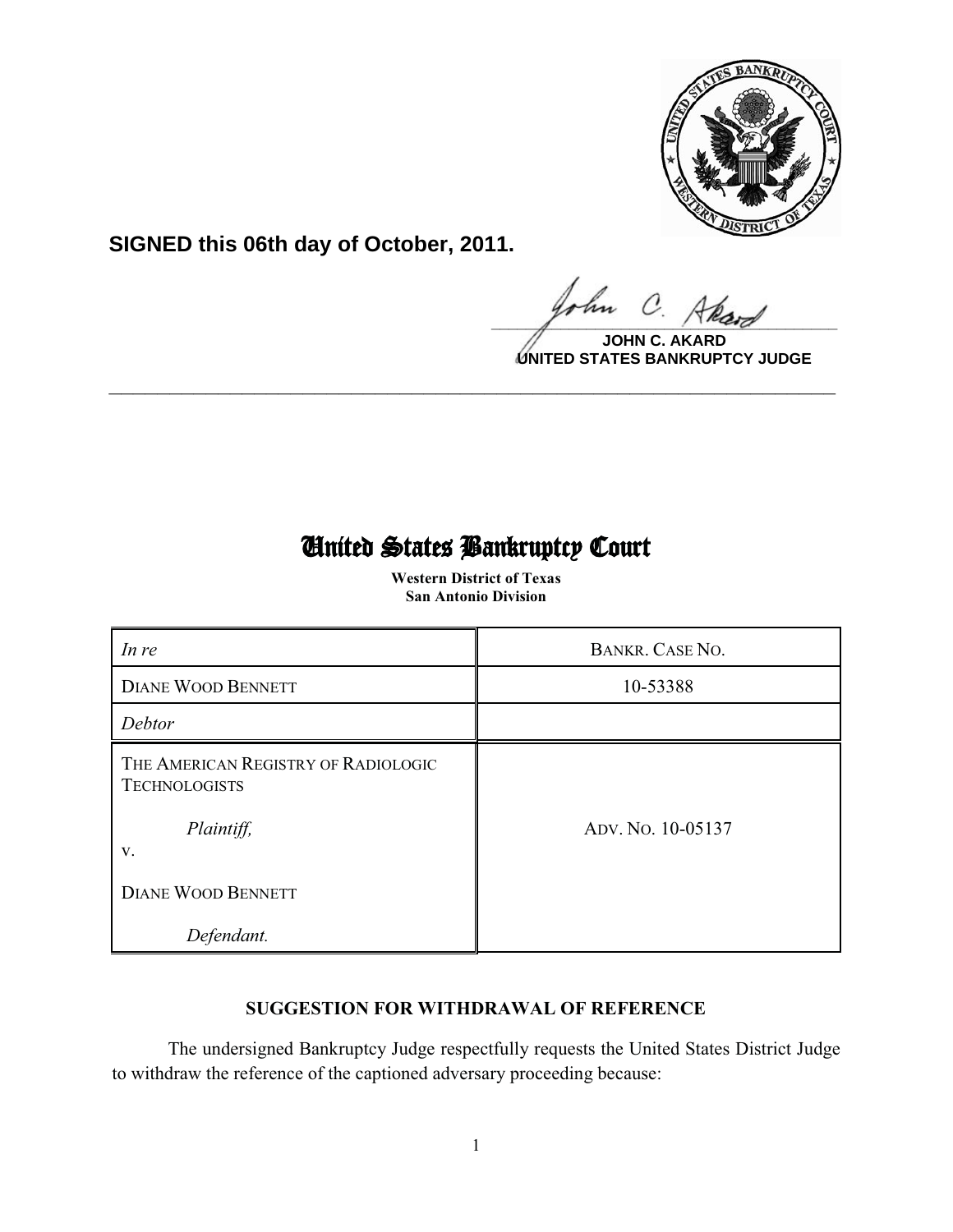- 1. This adversary proceeding involves the same parties and the same issues as a case presently pending in the United States District Court for the Western District of Texas.
- 2. In many instances, the subject matter and the relief the parties are requesting are beyond the jurisdiction of the Bankruptcy Court.
- 3. The decision in this adversary proceeding will not affect the underlying Bankruptcy case, which has been closed.

#### **Discussion**

#### Withdrawal of Reference:

Bankruptcy cases are filed in the United States District Court. They are automatically referred to the Bankruptcy Court by a general order of reference. *See* Bankruptcy Local Rule 1001(f) ("By standing order of the District Court, all cases under Title 11, and all proceedings and matters arising in, arising under or related to a case under Title 11 are referred to the Bankruptcy Court for this District."). Once a case has been referred to the Bankruptcy Court,

The district court may withdraw, in whole or in part, any case or proceeding referred under [28 U.S.C. § 157(a)], on its own motion or on timely motion of any party, for cause shown. The district court shall, on timely motion of a party, so withdraw a proceeding if the court determines that resolution of the proceeding requires consideration of both title 11 and other laws of the United States regulating organizations or activities affecting interstate commerce.

28 U.S.C. § 157(d).

#### United States District Court Suit

The Plaintiff in the above-captioned adversary proceeding, American Registry of Radiologic Technologists ("ARRT") originally filed suit against the captioned Defendant/Debtor ("Bennett") and Limited X-Ray Licensure Course Providers, LCC ("Limited X-Ray") (Bennett's wholly-owned limited liability company) in the District Court for the District of Minnesota on April 22, 2009. ARRT is a nonprofit organization that develops and administers a number of examinations that many states, including Texas, use to license individuals to practice in certain fields of medical radiologic technology. Bennett, through Limited X-Ray, offered radiology examination preparation courses. ARRT's district court lawsuit against Bennett and Limited X-Ray, captioned *The American Registry of Radiologic Technologists v. Diane Wood Bennett and Limited X-Ray Licensure Course Providers, LLC*, Case No. 0:09-cv-00933-RHK-FLN, included claims for copyright and trademark infringement, unfair competition, and breach of contract. In September, 2009, ARRT's lawsuit was transferred to the District Court for the Western District of Texas under the caption *The American Registry of Radiologic Technologists v. Diane Wood*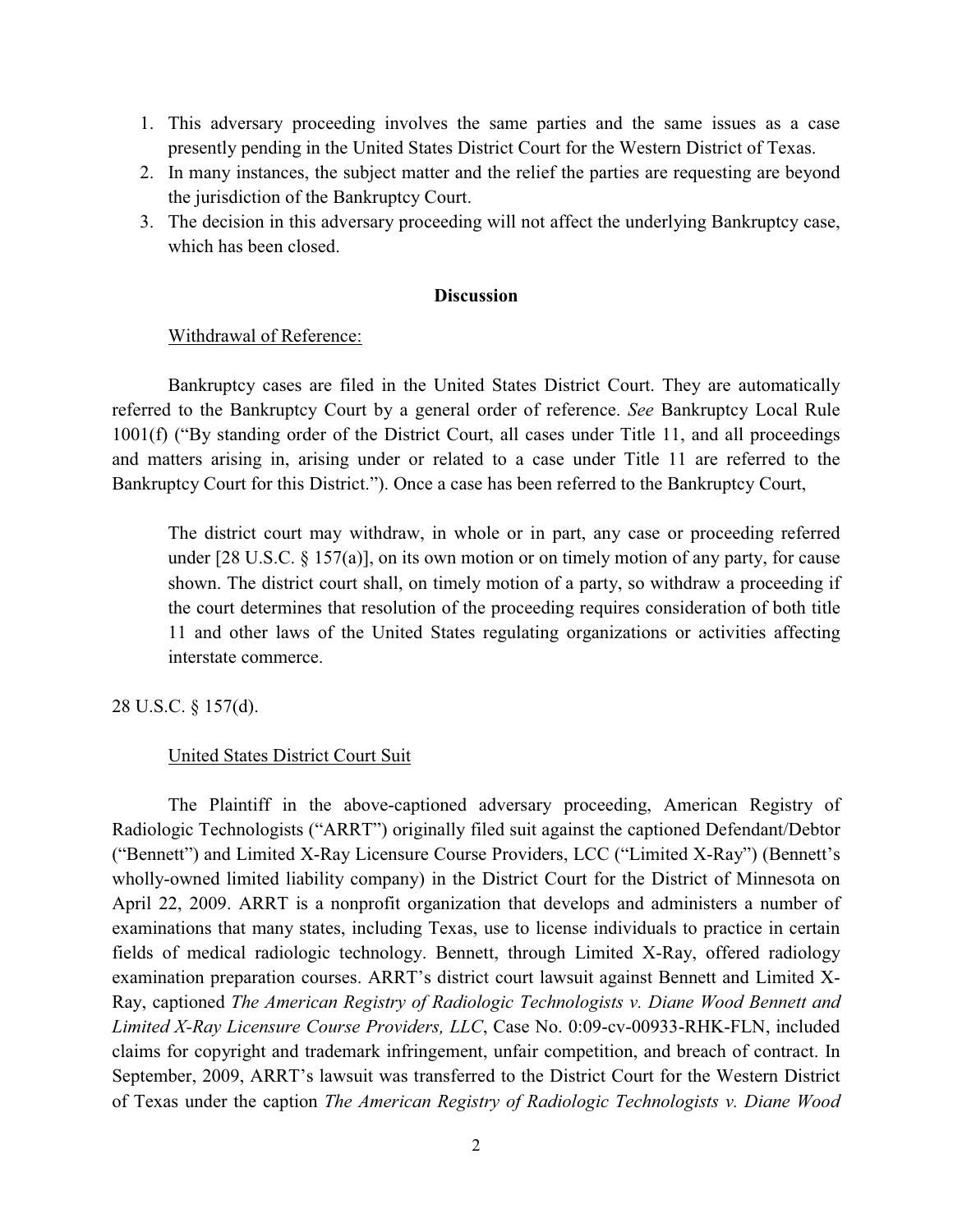*Bennett and Limited X-Ray Licensure Course Providers LLC*, Case No. 5:09-cv-00767-XR. In December, 2009, ARRT filed a First Amended Complaint in the District Court for the Western District of Texas alleging copyright infringement, breach of contract, tortious interference, and trade secret misappropriation (the "District Court Suit").

On September 2, 2010, Bennett filed a voluntary petition for relief under Chapter 7 of Title 11 of the United States Code in the Bankruptcy Court for the Western District of Texas, Case No. 10-53388. Limited X-Ray had previously filed a Chapter 7 bankruptcy petition in this court on August 30, 2010, Case No. 10-53275. On September 17, 2010, following the filing of Bennett's and Limited X-Ray's bankruptcy cases, ARRT filed a Suggestion of Bankruptcy in the District Court, notifying the District Court that Bennett had sought Chapter 7 bankruptcy protection. As a result of Bennett's Chapter 7 bankruptcy filing, the District Court Suit remains subject to the automatic stay pursuant to 11 U.S.C. § 362.

### Bennett's Bankruptcy Case

On September 29, 2010, ARRT filed a Motion for Relief from Automatic Stay to Proceed with Forensic Examination of Debtor's Computers (the "Lift Stay Motion") in Bennett's bankruptcy case. The Lift Stay Motion sought the limited relief of conducting a forensic computer examination of Bennett's computers; the Lift Stay Motion did not seek general relief from the automatic stay to pursue the District Court Suit. On October 25, 2010, following a hearing on the Lift Stay Motion, this court entered an Order granting the Lift Stay Motion [Docket No. 9].

On October 12, 2010, the Chapter 7 Trustee filed a Report of No Distribution in Bennett's bankruptcy case, stating that "there is no property available for distribution from the estate over and above that exempted by law." Bennett received her discharge on December 20, 2010, and her case was closed on January 1,  $2011$ .<sup>1</sup>

# This Adversary Proceeding<sup>2</sup>

 $\overline{a}$ 

On December 13, 2010, ARRT filed an adversary proceeding against Bennett in this court, Case No. 10-05137 (the "Adversary Complaint"). ARRT's Adversary Complaint alleges claims of copyright infringement, breach of contract, tortious interference, trade secret misappropriation, and an objection to dischargeability of debt pursuant to 11 U.S.C.  $\S$  523(a)(6) for willful and malicious injury to ARRT and its property. ARRT's complaint seeks injunctive

<sup>&</sup>lt;sup>1</sup> Limited X-Ray's bankruptcy case was closed on May 9, 2011 after the Chapter 7 Trustee filed a Report of No Distribution.

 $2$  An adversary proceeding is a separate lawsuit filed within the context of a debtor's over-arching bankruptcy case that relates to the debtor or to assets of the bankruptcy estate.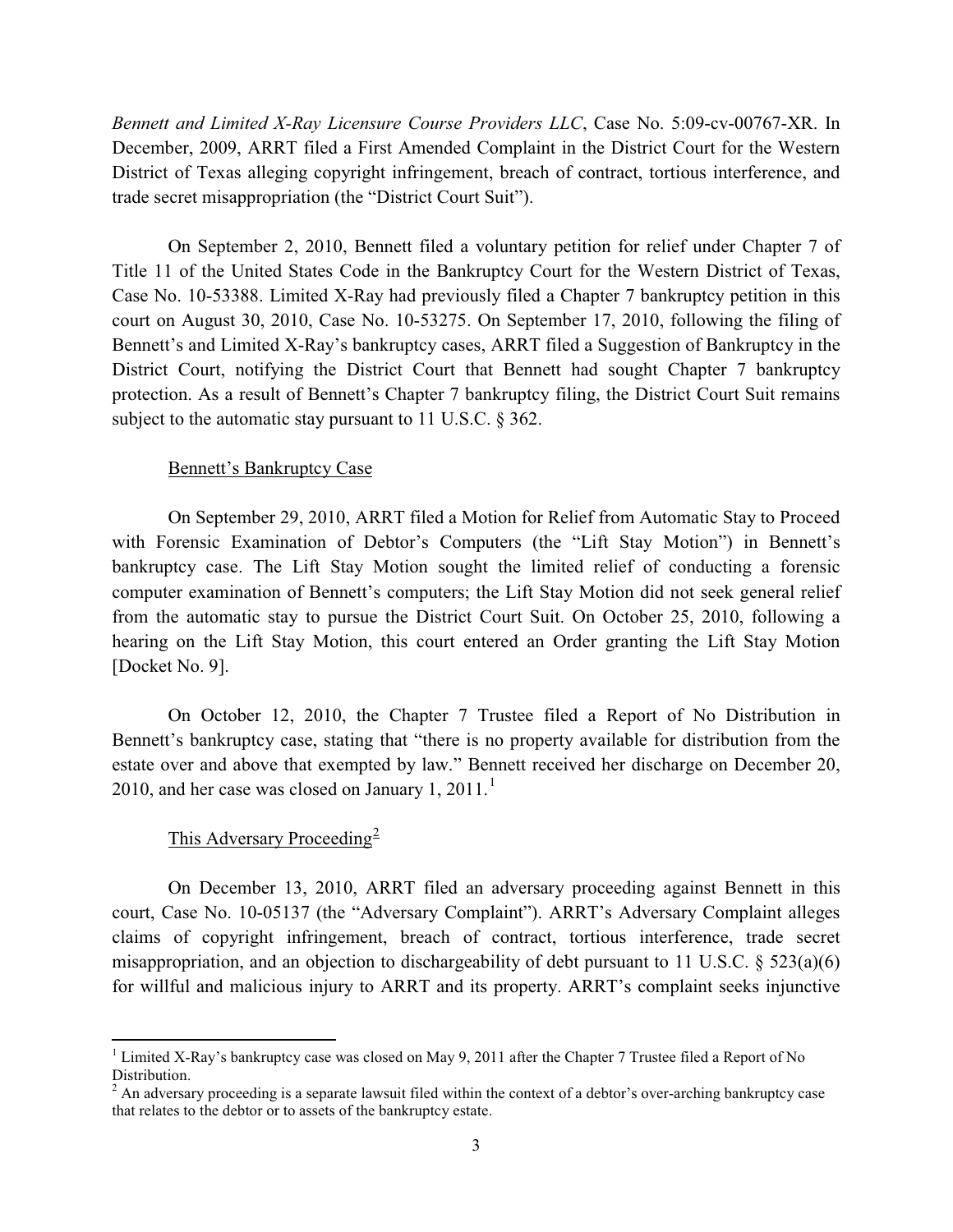relief and either compensatory or statutory damages (upon ARRT's later election).<sup>3</sup> The parties have been engaged in contentious discovery since the filing of the Adversary Complaint, but this court recently declined to extend the discovery deadline and entered an order denying certain unproductive motions to compel filed by both parties [*See* Docket No. 109]. ARRT has not filed an amended complaint in this adversary proceeding. However, in open court on September 22, 2011, ARRT announced that it is no longer seeking actual damages, but will seek only statutory damages against Bennett for the asserted copyright infringements.

The great weight of ARRT's Adversary Complaint involves claims over which this court has no jurisdiction. ARRT's Adversary Complaint asserts state law claims for breach of contract, tortious interference and trade secret misappropriation, as well as a federal claim for copyright infringement. Finally, ARRT's Adversary Complaint includes one non-dischargeability claim brought under section  $523(a)(6)$  of the Bankruptcy Code. Section  $523(a)(6)$  excepts from discharge any debt incurred "for willful and malicious injury by the debtor to another entity or to the property of another entity." 11 U.S.C.  $\S$  523(a)(6).

Section 1334 of Title 28 provides:

l

(a) Except as provided in subsection (b) of this section, the district courts shall have original and exclusive jurisdiction of all cases under title 11.

(b) Except as provided in subsection (e)(2), and notwithstanding any Act of Congress that confers exclusive jurisdiction on a court or courts other than the district courts, the district courts shall have original but not exclusive jurisdiction of all civil proceedings arising under title 11, or arising in or related to cases under title 11.

28 U.S.C. § 1334(a)-(b). The term 'cases under title 11' refers to the bankruptcy petition itself, which is not applicable here. *See Grant v. Askanase*, No. H-09-3964, 2010 U.S. Dist. LEXIS 100918, at \*21 (S.D. Tex. Sept. 24, 2010). Regarding "arising under" and "arising in" jurisdiction, the Bankruptcy Court for the Western District of Texas explained the distinction as follows,

['arising under' jurisdiction] provides jurisdiction to courts for causes of action created under a provision of title 11. In other words, bankruptcy jurisdiction exists for 'any matter under which a claim is made under a provision of title 11.' For example, the claim of exemptions under 11 U.S.C. § 522, a claim of discrimination in violation of 11 U.S.C. § 525, and any action by a trustee under an avoiding power would all be proceedings that 'arise under' a bankruptcy case.…

<sup>&</sup>lt;sup>3</sup> ARRT also filed a nearly identical adversary proceeding against Limited X-Ray in this court on the same day, Case No. 10-05138. On September 13, 2011, the Clerk of this Court entered a default judgment against Limited X-Ray after Limited X-Ray failed to file an answer through counsel per a prior order entered by this court [Docket No. 72].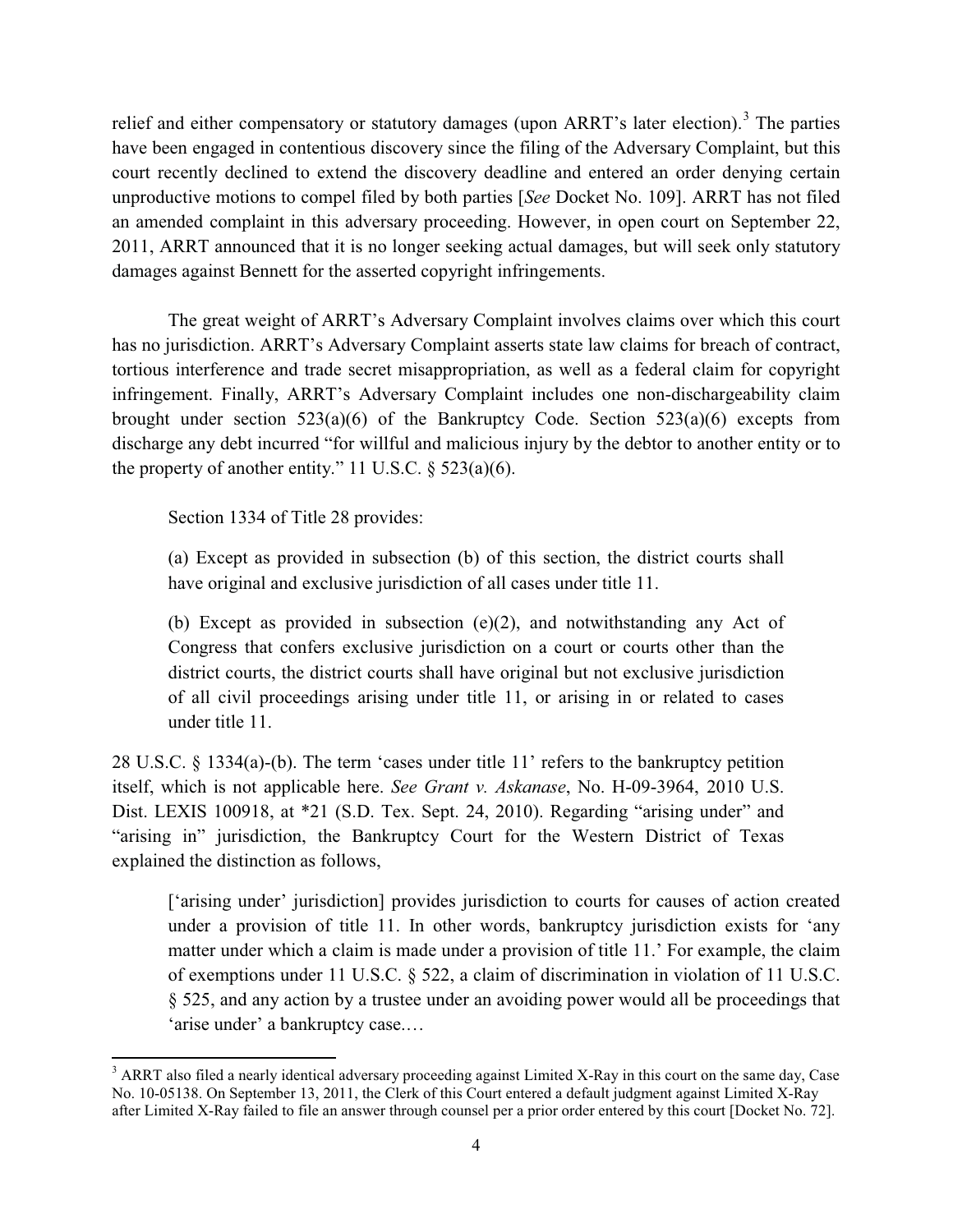Proceedings that 'arise in' bankruptcy cases are '"administrative" matters that arise *only* in bankruptcy cases. In other words, "arising in" proceedings are those that are not based on any right expressly created by title 11, but nevertheless, would have no existence outside of the bankruptcy.'

*Wells Fargo Home Mortg. v. Mounce (In re Mounce)*, No. SA-08-CA-816-XR, 2009 U.S. Dist. LEXIS 76540, at \*8-9, 14 (W.D. Tex. Aug. 26, 2009) (citations omitted).

Lastly, "[c]ases 'related to' the bankruptcy case are those whose outcome could have any conceivable effect on the estate being administered in bankruptcy." *Morrison v. Western Builders of Amarillo, Inc. (In re Morrison)*, 555 F.3d 473, 479 (5th Cir. 2009). "'[A]n action is related to bankruptcy if the outcome could alter the debtor's rights, liabilities, options or freedom of action (either positively or negatively) and . . . in any way impacts upon the handling and administration of the bankrupt estate. Conversely, the bankruptcy court has no jurisdiction over a matter that does not affect the debtor.'" *CBI Eastchase, L.P. v. Farris (In re e2 Communs., Inc.)*, No. 05-3051-BJH, 2005 Bankr. LEXIS 3250, at \*10 n.5 (Bankr. N.D. Tex. Mar. 24, 2005) (quoting *Feld v. Zale Corp. (In re Zale)*, 62 F.3d 746, 753 (5th Cir. 1995)); *Equity Broad Corp. v. Shubert (In re Winstar Communs. Inc.)*, 284 B.R. 40, 50 (Bankr. D. Del. 2002) (citing *Pacor v. Higgins*, 743 F.2d 984 (3d Cir. 1984)). Cases arising under or arising in a bankruptcy case are core proceedings, while cases related to a bankruptcy case are non-core proceedings. *Morrison*, 555 F.3d at 479.

ARRT's state law and federal copyright claims neither arise under nor arise in a case under Title 11. Bennett has already received her discharge and her Chapter 7 case has been closed. Accordingly, the only possible avenue for this court to exercise jurisdiction over ARRT's non-bankruptcy claims is the "related to" prong of section 1334(b). Here, however, any potential recovery by ARRT under its state law and/or federal copyright law claims has already been discharged through Bennett's bankruptcy case. *See* 11 U.S.C. § 524. The resolution of ARRT's non-bankruptcy claims will thus have no impact whatsoever on the administration of Bennett's bankruptcy estate. Accordingly, the bankruptcy court does not have even "related to" bankruptcy jurisdiction over these claims.

Regarding ARRT's single bankruptcy claim for a determination of non-dischargeability of debt under section 523(a)(6) of the Code, although the underlying debt has not yet been liquidated in a court of competent jurisdiction, ARRT's non-dischargeability claim is a core matter over which this court certainly has jurisdiction. This court also has the authority to render a monetary judgment on any debt deemed non-dischargeable. As explained by the Fifth Circuit in *Morrison*:

Although determining that a debt is nondischargeable is plainly a 'core' proceeding governed by a specific provision of the Bankruptcy Code, the rendition of a monetary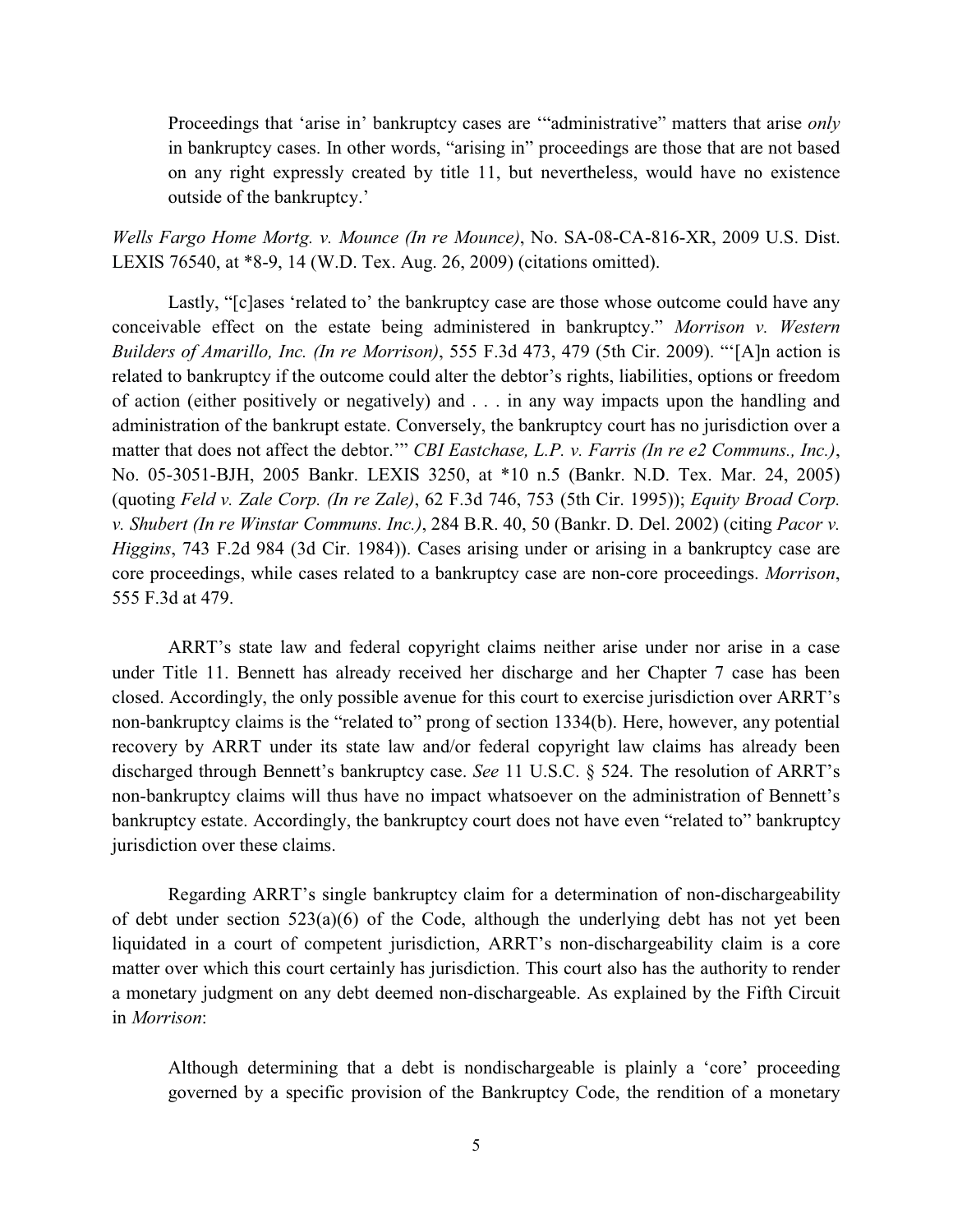judgment in favor of the creditor on that debt is not itself a core proceeding and, further, is not clearly related to the bankruptcy case or administration of the debtor's estate. Indeed, that portion of the judgment has, in the usual case, no bearing on the bankruptcy case because it requires the debtor to pay a single debt outside of, apart from, and even after the completion of bankruptcy, and it frees the creditor thereafter from limiting its collection efforts to those afforded by the bankruptcy system …

[Nonetheless][,] [b]ecause the arguments of tradition and pragmatism make sense, and because no Fifth Circuit law holds to the contrary, we opt to follow the overwhelming authority and agree that the bankruptcy court had jurisdiction to enter judgment against [the debtor] for the debt owed to [the creditor] after it found the debt nondischargeable.

#### *Morrison*, 555 F.3d at 479-80.

Although this court has the jurisdiction to decide ARRT's non-dischargeability claim and render a money judgment thereon, ARRT's non-dischargeability claim is intricately intertwined with and dependent on the same facts as those asserted in support of ARRT's un-liquidated non- "related to", state law and federal copyright claims. Furthermore, the bankruptcy court's jurisdiction over non-dischargeability claims is not exclusive. Bankruptcy courts share jurisdiction over non-dischargeability claims with the district courts. *See* 28 U.S.C. § 1334(a)- (b); *Long v. Williams (In re Williams)*, No. 09-3163, 2009 Bankr. LEXIS 3191, at \*3 (Bankr. S.D. Tex. Oct. 13, 2009) ("The district court and its adjunct the bankruptcy court have exclusive jurisdiction over objections to dischargeability of debt under  $\S$  523(a)(2). When a creditor seeks determination of dischargeability of a claim that has not been liquidated, the district court and its adjunct the bankruptcy court have jurisdiction to adjudicate liability vel non and the quantum of the claim, vis a vis the creditor and the bankruptcy debtor."); *In re Clark*, No. 10-20466-TLM, 2011 Bankr. LEXIS 2985, at \*17 (Bankr. D. Idaho July 29, 2011) (federal courts have exclusive jurisdiction over non-dischargeability claims brought under 11 U.S.C. §§ 523(a)(2), (a)(4) and  $(a)(6)$ ).

As noted above, if this court were to adjudicate ARRT's section 523(a)(6) nondischargeability claim, the court would necessarily have to hear evidence on and consider ARRT's state law and federal copyright infringement allegations in the process of evaluating ARRT's non-dischargeability claim. The District Court is the most appropriate forum for hearing both ARRT's state law and copyright infringement claims. In *Isbell v. DM Records, Inc. (In re Isbell Records, Inc.*), the bankruptcy court for the Eastern District of Texas suggested withdrawal of the reference after concluding that it had no jurisdiction over a debtor's state law and copyright infringement claims. No. 04-4242, 2007 Bankr. LEXIS 4952, at \*25-26 (Bankr. E.D. Tex. Mar. 29, 2007). Said the court: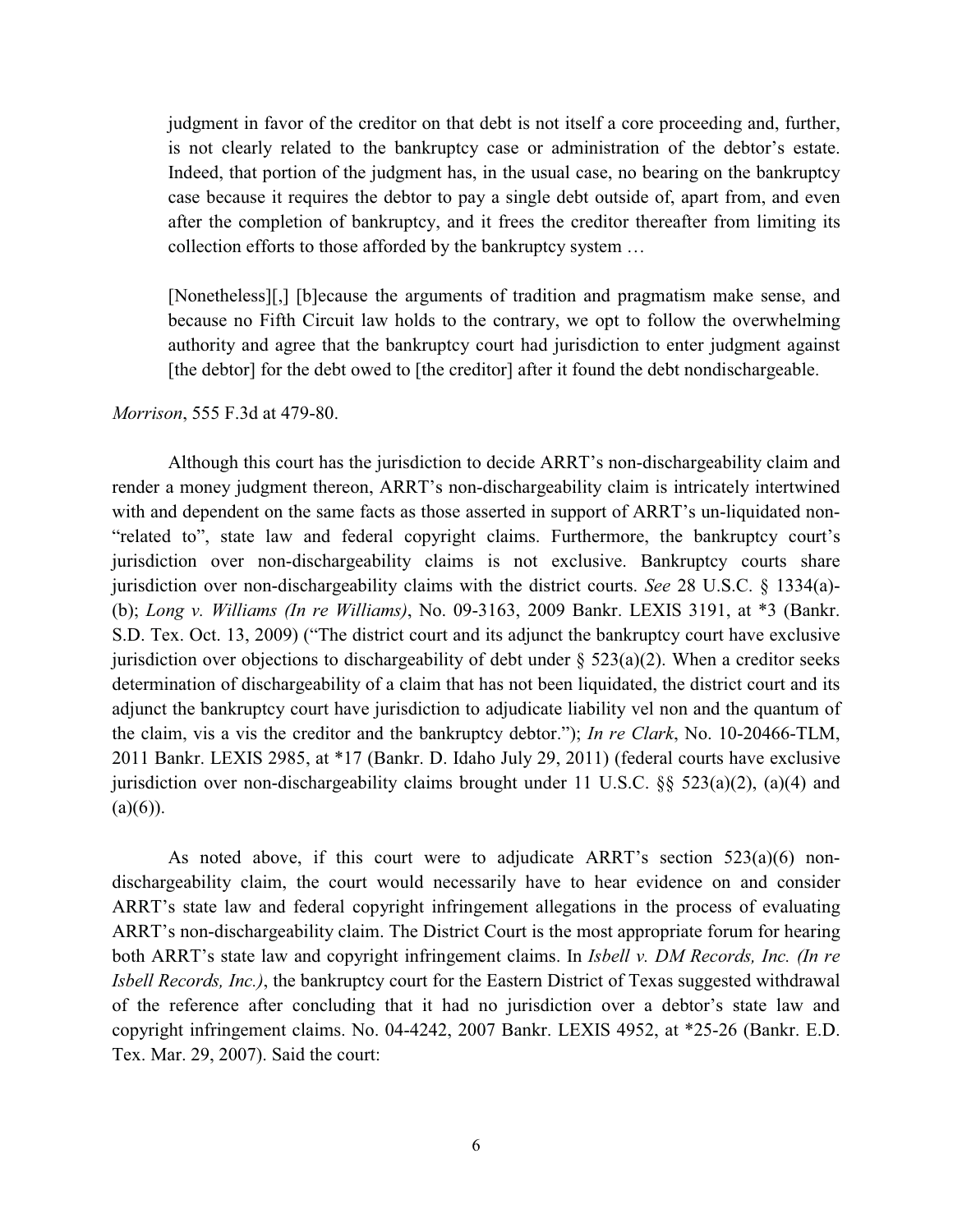In this case, reference to state contract law and/or federal copyright law, not the Bankruptcy Code or any substantive rights or provisions therein, will resolve the parties' dispute. This Court has no particular expertise in determining copyright claims. Further, a final judgment in this proceeding will not affect [the debtor], [the debtor's] creditors, the administration of [the debtor's] bankruptcy estate (which no longer exists), or any prior order of this Court. In short, a successful outcome will not generate additional funds for [the debtor's] creditors, and a negative outcome will not impose any additional liabilities on [the debtor's] bankruptcy estate.…

In this case, in light of the non-core nature of this proceeding, its lack of any substantive relationship with [the debtor's] bankruptcy, and the pending jury demand, the Court does not have jurisdiction over this dispute and withdrawal of the reference, if not mandatory, is at least permissive.

*Id*. at \*25-26, \*30. *See also Deep v. Recording Indus. Ass'n (In re Deep)*, No. 04-90037, 2004 Bankr. LEXIS 2513, at \*3-4 (Bankr. N.D.N.Y. Sept. 28, 2004) (noting that, if the case had not been dismissed, "at some point, the [bankruptcy] court probably would have abstained from hearing the adversary proceeding as the substance, antitrust and copyright infringement, would best be addressed by the District Court."). Similarly, the outcome of ARRT's suit against Bennett will have no impact on the administration of Bennett's now-closed, no-asset bankruptcy case.

Furthermore, ARRT's case is already pending in the District Court for the Western District of Texas, which has jurisdiction over the copyright claim pursuant to 28 U.S.C. § 1338(a), and has supplemental jurisdiction over the remaining state law claims under 28 U.S.C. § 1367(a). *See Seastrunk v. Darwell Integrated Tech.*, No. 3:05-CV-0531-BF(G) ECF, 2008 U.S. Dist. LEXIS 26498, at \*2, \*19 (N.D. Tex. Mar. 28, 2008). The District Court also has jurisdiction over ARRT's state law claims pursuant to 28 U.S.C. § 1332 because Bennett is a citizen of Texas, ARRT is a citizen of Minnesota, and the amount in controversy exceeds \$75,000, exclusive of interest and costs.

As a final note, resolution of ARRT's non-dischargeability claim will also have no impact on the administration of Bennett's bankruptcy estate. The Chapter 7 Trustee filed a Report of No Distribution asserting that Bennett's bankruptcy estate does not possess any nonexempt assets for distribution to creditors. Bennett's bankruptcy case was closed on January 4, 2011 following her December 20, 2010 discharge. Accordingly, any recovery by ARRT will in no way affect Bennett's bankruptcy case.